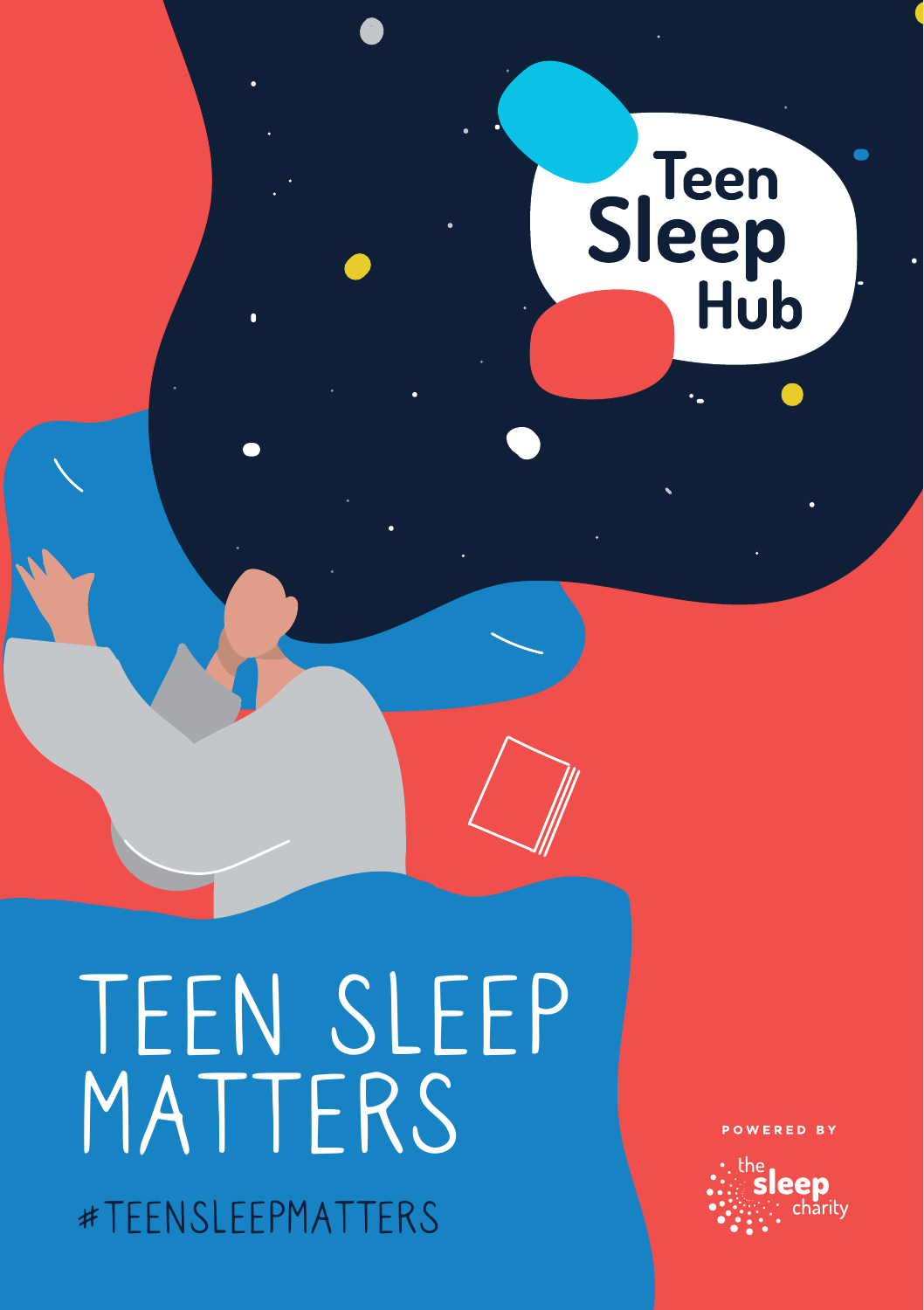# DO YOU WANT TO KNOW HOW YOU CAN GET BETTER SLEEP?

**We care about your sleep... and so should you! It helps you to concentrate, gives you energy and might even make you look and feel better! So here are some of our top tips to getting a better night's sleep.**

#### **ROUTINE ROUTINE ROUTINE**

Bedtime routines aren't just for young kids! Everyone benefits from having a routine in the run up to bedtime – even your parents. Try and do the same things at around the same time each night – even at weekends - so that your body has time to prepare for relaxation and sleep.

#### **TURN OFF THE TECH**

In the hour before bed, screens should be a no go! We understand it can be hard to turn off your devices especially if you've been revising all night and want chat to friends or even unwind with a game. But remember, the blue light does suppress melatonin and you will feel less sleepy.

#### **TIME FOR BED**

The perfect sleep environment is cool, quiet, dark and clutter free (yes, it's time to tidy away the mess!). You need a comfortable bed, a supportive pillow and nice bedding. Think about the décor and where possible, keep electronic devices out of the bedroom.







#### **WORK IT!**

Haul your bum off the bed, drag yourself away from social media and grab your trainers. Go for a run, walk or cycle. Get your family or friends involved too. Exercise is really good for sleep (not too close to bedtime) and your mental health.

## **EVENING MUNCHIES**

Got the urge to snack? Resist the sugary snacks and instead choose a handful of almonds, a banana, oatmeal, cherries, sugar free cereal as well as anything dairy – it's a myth that cheese gives you nightmares!

## **CUT OUT THE CAFFEINE**

Fuelling yourself with energy drinks or coffee will make it harder to nod off. Caffeine can influence how long it takes you to fall asleep, duration, and quality. It's hidden in lots of products that we might associate with bedtime, such as hot chocolate. Avoid them in the evening before you go to sleep.

FOR MORE INFORMATION AND TO DOWNLOAD YOUR **FREE COPY** OF THE TEEN SLEEP E-BOOK VISIT **TEENSLEEPHUB.ORG.UK**

#### **LET THERE BE LIGHT!**

If you need to get over that groggy, disorientated and tired feeling in a morning, get exposure to light first thing in the morning. Open your curtains as soon as you get up and if possible, get outside into the natural daylight, it helps to strengthen your body clock.

#### **RELAXATION**

Relaxation and mindfulness exercises can be really useful in looking after yourself when you're stressed and worried. Whether you do this during your bedtime routine, or once you're in bed, pick something that really helps you to feel calm and content.